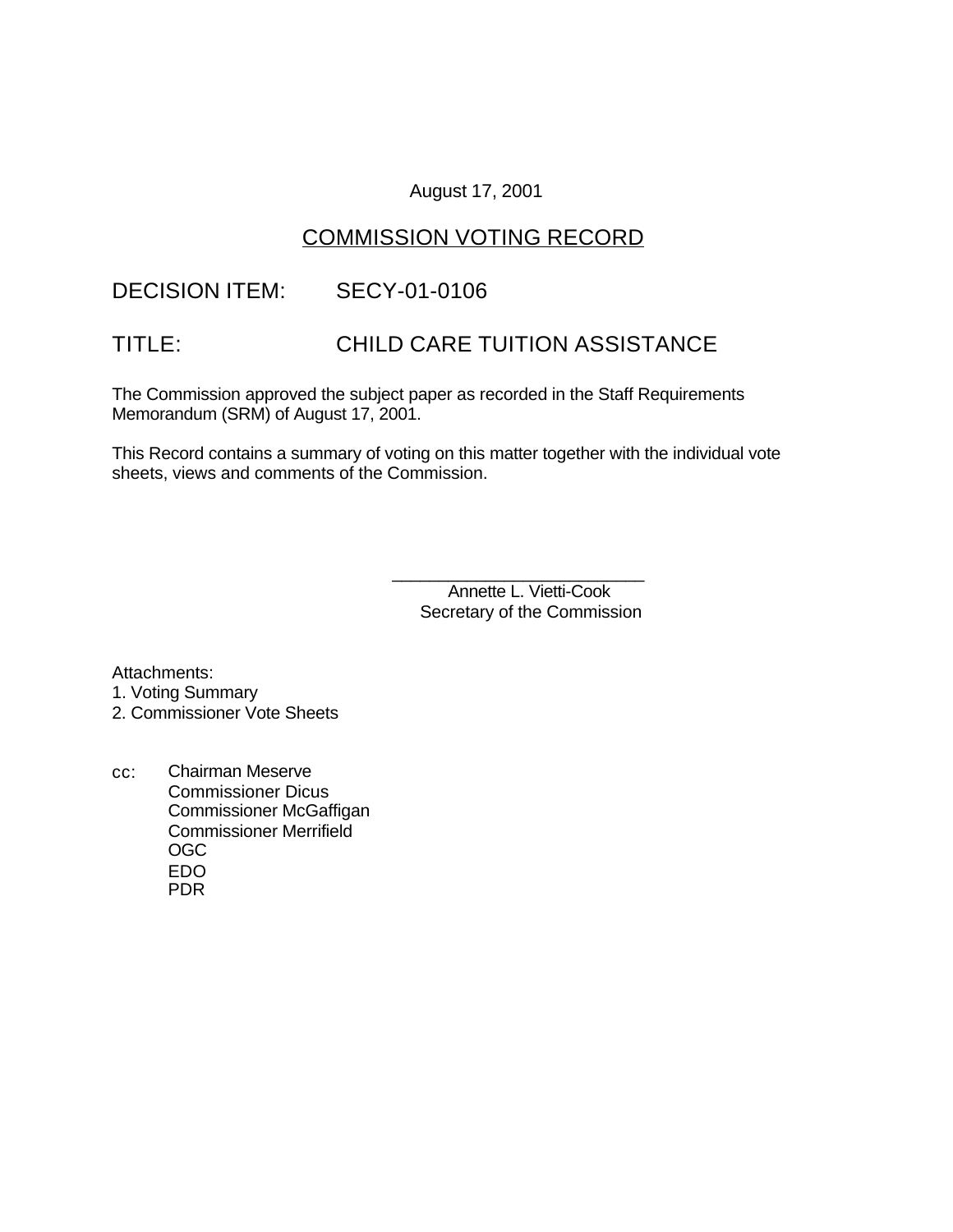# VOTING SUMMARY - SECY-01-0106

## RECORDED VOTES

 NOT APRVD DISAPRVD ABSTAIN PARTICIP COMMENTS DATE

| CHRM. MESERVE X    |              | $X = 6/27/01$         |
|--------------------|--------------|-----------------------|
| COMR. DICUS        | $\mathsf{X}$ | $X = 6/25/01$         |
| COMR. McGAFFIGAN X |              | $X = \frac{7}{31/01}$ |
| COMR. MERRIFIELD X |              | $X = \frac{7}{20}01$  |

### COMMENT RESOLUTION

In their vote sheets, all Commissioners approved the staff's recommendation and provided some additional comments. Commissioner Dicus would have preferred the staff's recommended income ceiling for eligibility. Commissioner Merrifield would have preferred a phased approach to distribution of tuition assistance. Subsequently, the comments of the Commission were incorporated into the guidance to staff as reflected in the SRM issued on August 17, 2001.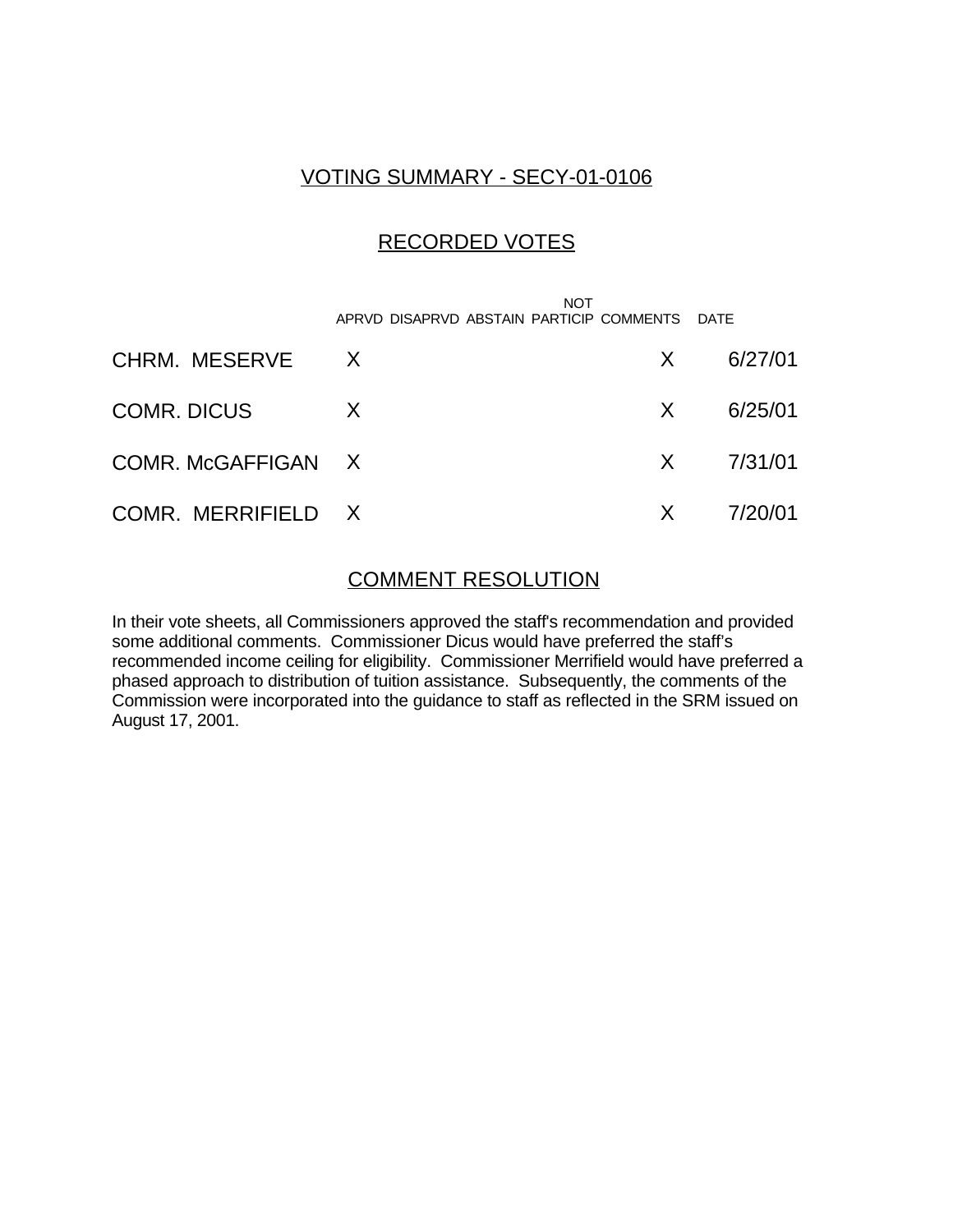### **Commissioner Comments on SECY-01-0106**

### Chairman Meserve

Arranging for adequate child care services is a very high priority for parents with children under the age of 13 and can be prohibitively expensive for many families, even when both parents are employed full time. In recognition of this widespread social problem, Congress has authorized pilot programs designed to ease the financial hardship on lower income Federal employees for child care services. While I recognize that there are a number of uncertainties associated with the pilot program and the staff's proposed plan, I believe the NRC cannot long remain on the sidelines of this initiative without imposing hardships on our employees and without affecting employee morale.

I am mindful that Congress has not yet extended the authorizing legislation to encompass FY 2002. If it should do so, it is my view that the NRC should join the growing roster of agencies that support this initiative. Involvement in the pilot is consistent with the NRC's growing emphasis on addressing our human capital needs: this experiment could help to attract new employees and to retain current ones.

I have some suggestions for the announcement.

### Commissioner Dicus

I enthusiastically support the staff's proposal for a child care tuition assistance program. As we strive to maintain our work force and attract new employees to careers at the NRC, programs that promote a family friendly atmosphere will become increasingly beneficial to our agency as a whole.

#### Commissioner McGaffigan

I approve establishing a program to provide child care assistance to certain employees with children under the age of 13, and I offer the following comments for the staff's consideration. I also approve establishing eligibility for this program based on a sliding scale and reprogramming \$50,000 of FY 2002 budget for this program.

In my opinion, NRC and other Federal agencies would be best served by a government-wide child care tuition assistance program to provide a stable and predictable program in much the same way as Federal employees benefit from government-wide health care, leave, retirement and mass transit subsidy programs. For the most part, there are rules, procedures and clear guidelines governing the administration of such programs that provide a "level playing field" for all Federal employees. I believe a more rational public policy would consist of a government-wide tuition assistance program authorized by Congress on a multi-year basis that would result in uniform eligibility rules and benefit levels for all agencies' employees, unlike what is occurring under agency-specific programs, as described in the Office of Personnel Management's March 2001 report to Congress. The current approach using annual appropriations riders allows neither agencies nor employees to make long-term child care plans and leads to inequities across agencies.

That all said, I generally agree with Commissioner Merrifield's comments and am sympathetic to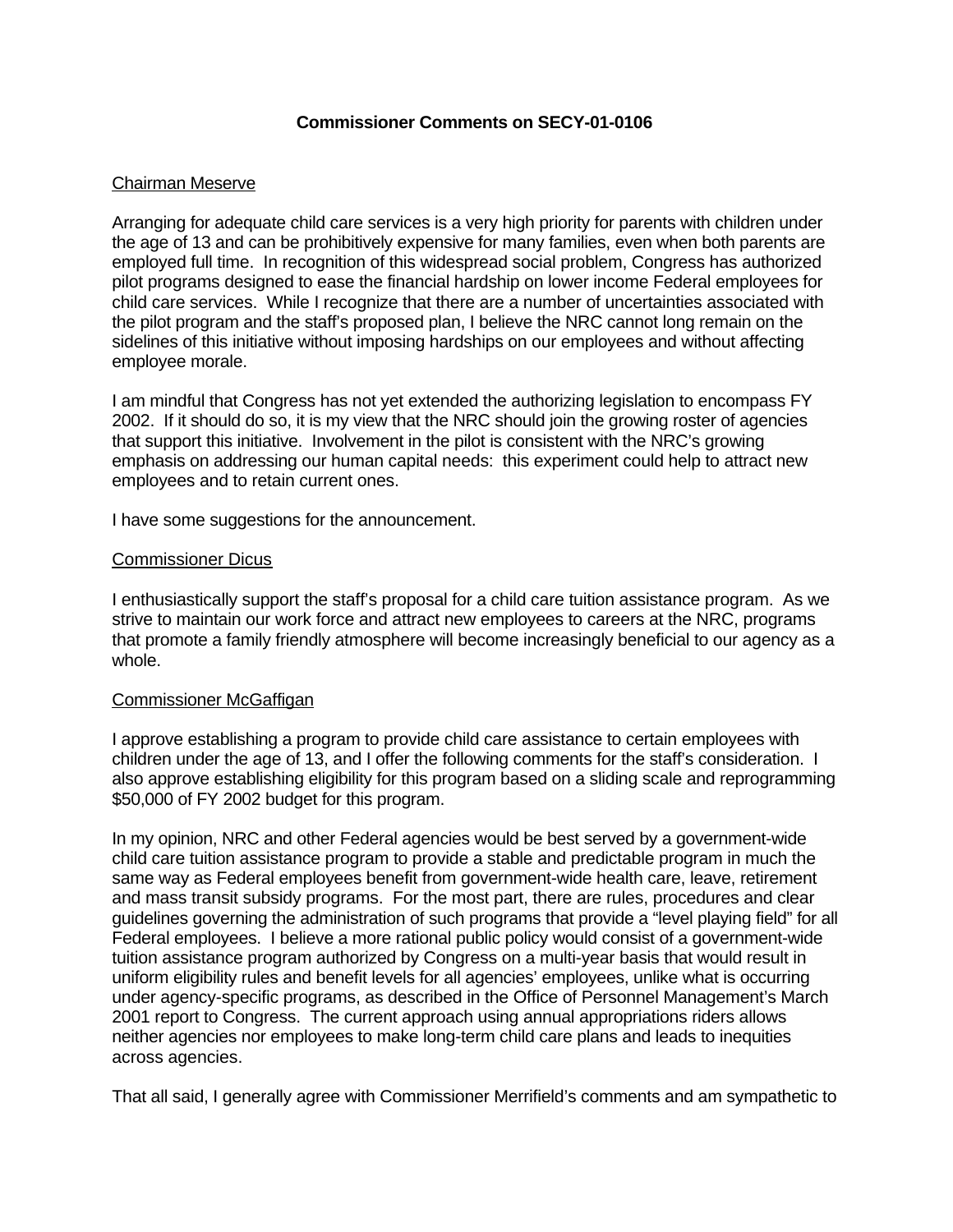his concern that we not design a program where employee expectations could not be met or where we are an outlier in terms of income eligibility. I support capping eligible total family income at \$50,000 and adopting a sliding scale as described in Commissioner Merrifield's vote. I recognize Commissioner Merrifield's point that we really do not know whether \$50,000 will be enough to cover eligible NRC employees, particularly when new hires throughout the year may produce additional eligible employees. However, as an alternative to a phased-in approach, which might produce great uncertainty for NRC employees with a \$35,000 - \$50,000 total family income, I would recommend that in the first year (fiscal year 2002) we be prepared to supplement the \$50,000 reprogrammed with recycling program revenues, which are currently allocated between the Employees Welfare and Recreation Association (EWRA) and the existing child care tuition assistance program for eligible employees who have children enrolled at the NRC Headquarters' Child Development Center. If \$50,000 proves insufficient for FY 2002, I would not reduce the child care tuition assistance contribution per family, but I would reduce, if necessary, the recycle funds going to EWRA, which have grown from \$0 prior to FY 2000 to \$38,000 in FY 2001 to cover such employee programs as the noontime concerts. While I appreciate EWRA's efforts, I believe child care assistance, whether through the new or the old program, should be the focus of the recycling program revenues. EWRA should not become dependent on the recycling funds for its activities. If in FY 2002 the combination of the reprogrammed \$50,000 plus recycling funds diverted from EWRA are not enough to cover the program, I would support further reprogramming of appropriated funds to cover the shortfall. However, the staff should concurrently consult with the Commission on options for redesigning the tuition assistance program in FY 2003 and beyond to ensure that program costs are within budget. At that time, one option that should be considered would be to reduce the tuition assistance contribution per family so that all eligible employees receive some level of assistance.

Finally, the draft NRC announcement in Attachment 4 is too vague. I suggest that it be modified to include specific program attributes (e.g., salary cap, percentage or approximate percentage of NRC contribution), so that potential applicants, some of whom may be reluctant to be identified at first, can independently determine their eligibility without first contacting the Office of Human Resources.

#### Commissioner Merrifield

I approve establishing a program to provide Child Care assistance to employees with children under the age of 13, whose joint family income falls below certain levels. I also approve establishing eligibility for this program based on a sliding scale and reprogramming \$50,000 of FY 2002 budget for this program.

However, it is clear to me that the annual \$50,000 budget for this initiative requires a different implementing plan than the one proposed in the paper. Several details have been overlooked and should be considered. It is imperative that the plan not create an expectation of child care assistance benefits that we could not fulfill because of budget constraints. The paper suggests that additional funds be reprogrammed, if necessary beyond the \$50,000 per year, to meet expectations and it makes this suggestion without any indication of the additional funds that may be necessary to completely carry out the plan. Clearly, the Commission cannot write a blank check, as this indicates. Without these essential funding details, we have no way of knowing the financial ramifications of the plan or whether there will be adequate funding to implement it. We risk raising expectations beyond what we could meet. Such a plan is simply irresponsible and unacceptable.